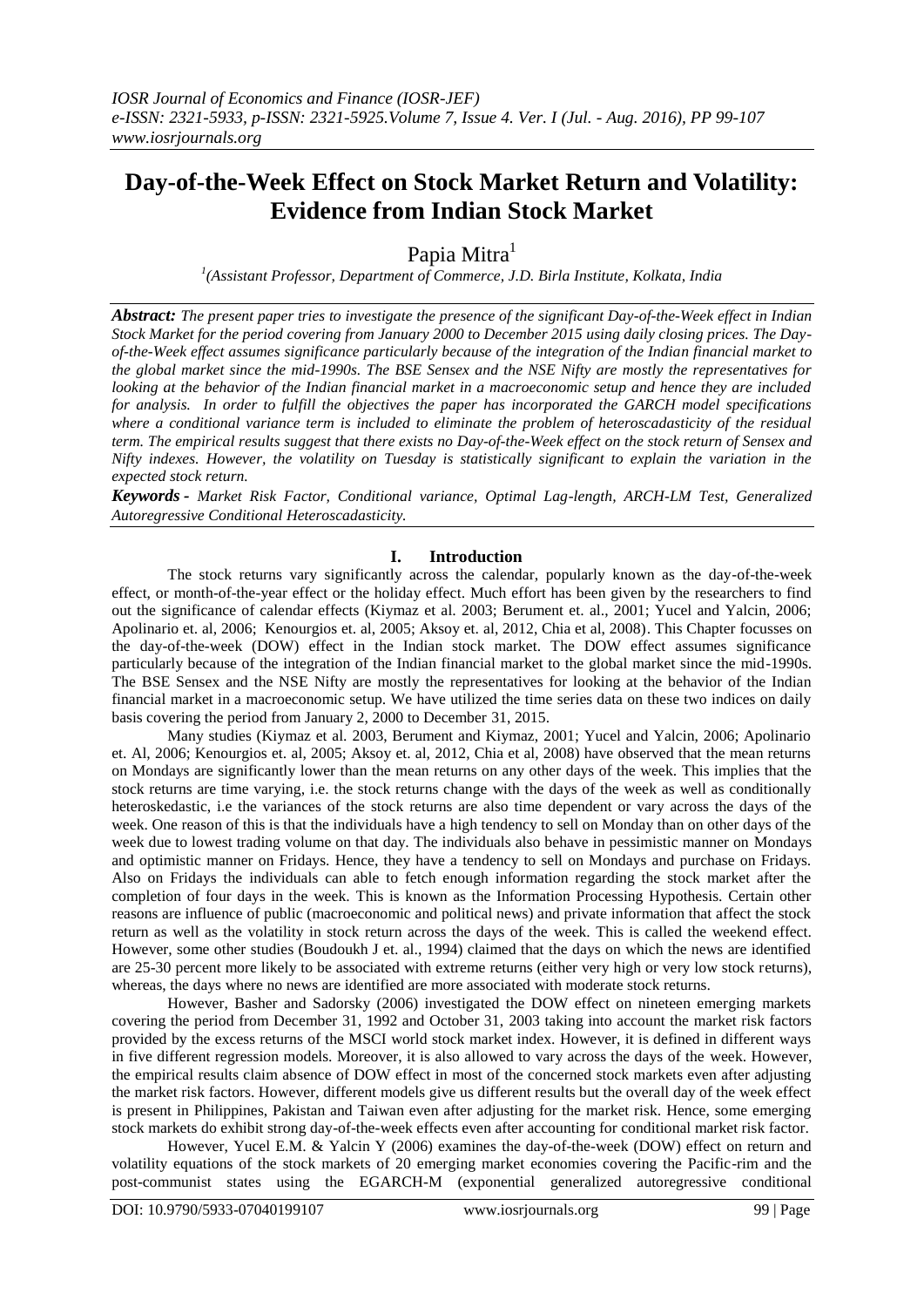heteroskadasticity-in-mean) model specification. The time period varies for each stock index as per availability of the data. The EGARCH-M framework allows capturing the DOW effect and also the possible asymmetries in the variance of the stock return. However, negative surprises seem to increase volatility more than positive surprises do. A lower stock price reduces the value of the equity and thus, could increase the risk of holding the assets. The DOW effects on returns are observed in Colombia, India, Indonesia, Israel, Poland, Russia, South Africa, Slovenia, Thailand and Turkey. When the variance-specification estimates are reconsidered, we observe some DOW effects in Bulgaria, China, Malaysia, Poland, South Korea and Thailand.

Most of the studies of the European stock markets claim for the inexistence of the DOW effect on the stock market return on most of the stock indexes, though the existence of abnormal volatility in the equation of conditional variance was observed. A seasonal effect was observed on Mondays for the French and Swedish markets. The Swedish markets also reflect a significantly higher return on Fridays compared to the remaining days of the week. The period covered is from July 2, 1997 to March 22, 2004 (Apolinario et. al; 2006). The Athens Stock Exchange exhibits the DOW effect in both return and volatility covering the period 1995-2000 with the general index having significantly higher volatility on Mondays, and the bank index having the maximum volatility on Fridays, while the FTSE-40 and the miscellaneous indices have significantly lower volatility on Fridays and Tuesdays respectively (although very close to zero). However, the estimated coefficients of the conditional variance of the returns indicate the highest volatility on Mondays for the general index (2001-2004) and the FTSE-20 index (2001- 2004) and on Thursday for the FTSE-40 index (2001-2004). The lowest volatility occurs on Fridays for the general index (1995-2000), the bank, FTSE-20 and FTSE-40 indices (2001-2004), on Thursdays for general index (2001-2004), the bank and insurance indices (1995-2000), and on Tuesdays for the miscellaneous index (1995-2000). With the exception to that of the general and insurance indices on Thursdays, all the results are statistically significant, although very close to zero (Kenourgios et. al., 2005).

Tevdovski D et. al. (2012) examined the day of the week effect considering five countries of South-Eastern Europe (Bosnia and Herzegovina, Bulgaria, Croatia, Macedonia and Serbia) covering the period 2006 to 2011. The significant weekend effect is found only in Croatian and Bulgarian Stock Market. It is found that mean daily return on Monday of all the five stock indices is negative. However, the lower Monday mean daily returns in Macedonian stock exchange index are not statistically significant. However, mean daily returns in Serbia and Bosnia on Tuesday are lower than mean daily return on Monday, but also without statistical significance. However, one of the limitations of the paper is that it has not considered the Day-of-the-Week effect on volatility in stock returns.

Some other European countries like Portugal, Italy, Greece, Spain and Ireland exhibit the DOW effect even in the financial crisis period. For Italy all days of the week are statistically significant as well as negative. The returns on Friday are higher than the returns on Monday. When the modified GARCH (1, 1) is estimated for Italy, all the coefficients for volatility equation are insignificant. For Spain only Monday and Tuesday are statistically significant and negative. Although insignificant, the returns on Friday are higher than the returns on Monday. When the modified GARCH  $(1, 1)$  is estimated for Spain, all the coefficients for volatility equation except Thursday are insignificant (Aksoy et. al., 2012).

The selected countries covering the Asia-Pacific rim (Taiwan and Singapore) exhibit significant DOW effect characterized by negative Monday and positive Friday effects in the period January 2000 to December 2006. However, Hong Kong and South Korea do not exhibit significant DOW effect. The Monday returns are consistently negative for all the concerned indexes whereas Friday returns are always positive. Moreover, adjustment of the equity market risk factor changes the empirical result with DOW effect persisting only in Taiwan (Chia et al; 2008).

Botswana, Egypt, Ghana, Nigeria and South Africa are examined for the existence of DOW effect. The results confirm the existence of DOW effect on stock returns of all the concerned countries. Moreover, these stock markets have accounted a tendency of high volatility. However, some other indicators of volatility such as Standard Deviation, Coefficient of Variation and Variance are also very high for the stock markets of Botswana and Nigeria. However, in Egypt, Ghana and South Africa the daily return seasonality is not followed by high stock market volatility which implies that high return does not always mean that the risk associated with the investment on that stock is very high (Chukwogor, 2007).

Smirlock M et.al. (1986) examined the day of the week and intraday effects considering the hourly values of the Dow Jones Industrial Average, USA. However, the entire period was divided into three subperiods- January 1, 1963-February 9, 1968, February 10, 1968- September 30, 1974 and October 1, 1974-1983. However, for the first sub-period, the return from Friday close to Monday open was positive. Over the 1968- 1974 sub-period, the non-trading weekend return is slightly negative, but the weekend effect is attributable to the statistically significant negative opening hour returns. Finally over the last sub-period, trading period returns on Monday are positive, although the returns in the opening hour are statistically significantly negative.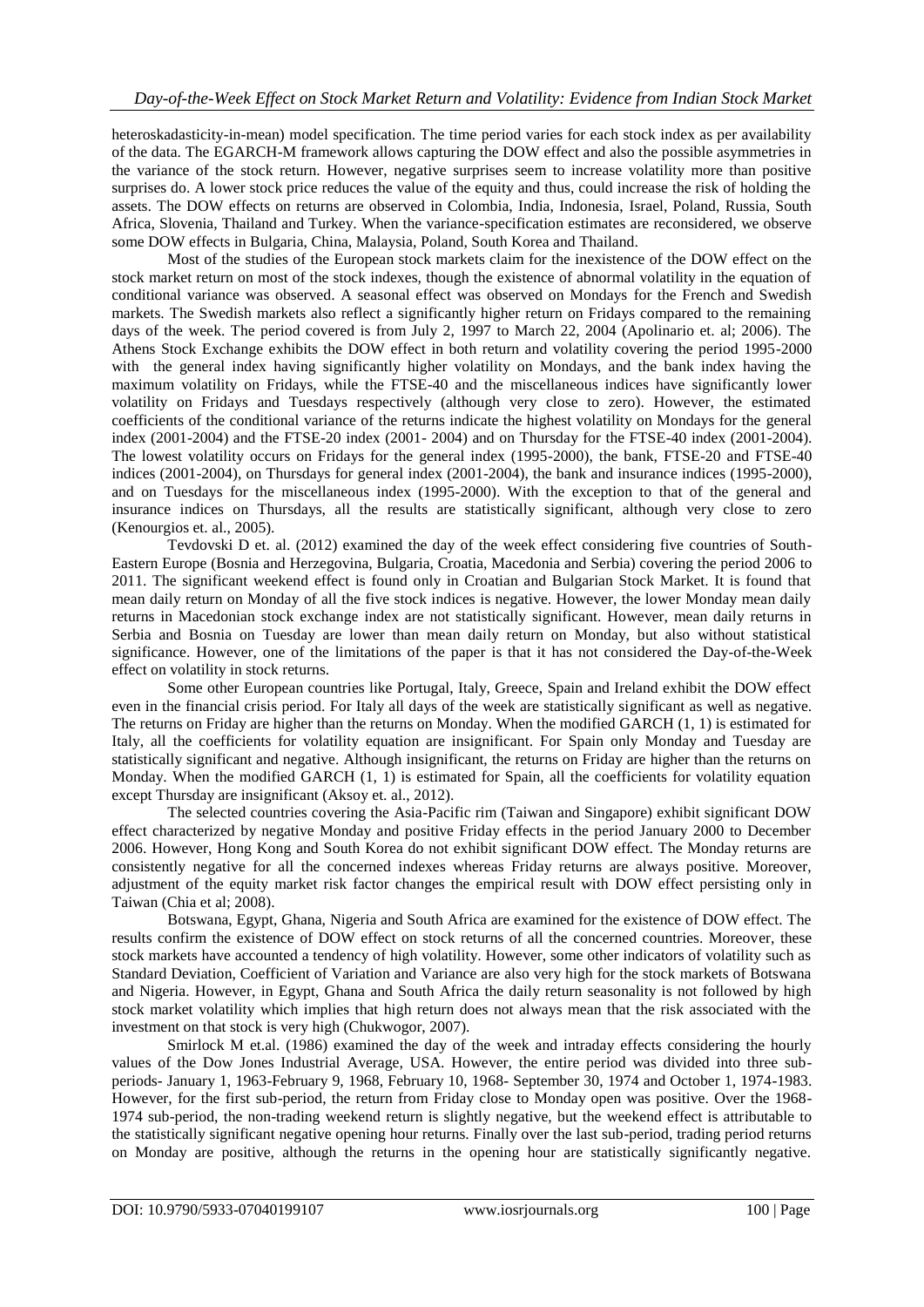However, there also occurred a significant shift in the weekend effect from a trading time to a non-trading time effect.

Berument H & Kiymaz H (2001) analyzed the DOW effect in return and volatility equations of one of the US stock indices, S&P 500 index covering the period of January 1973 and October 1997 using OLS, GARCH and GARCH-in-mean term specifications. Moreover, the entire period is divided into two sub-periods: pre and post-1987. The results show that the DOW effect is present in both return and volatility equations. While the highest and lowest returns are observed on Wednesday and Monday respectively, the highest and lowest volatility are observed on Friday and Wednesday. Hence, Wednesday is characterized by the highest return and the lowest volatility. Moreover, the DOW effect is present in both return and volatility equations in both the sub-periods though the patterns are different.

Among the emerging Asian markets, one of the most appealing markets is the Indian stock market. The Bombay Stock Exchange (BSE) of India is well-known as one of the oldest stock exchanges in Asia. The Sensex is generally regarded as the most popular and precise barometer of the Indian stock market. In fact, BSE has the greatest number of listed companies in the world, with 4700 listed in the third quarter of 2007. Bhattacharya K et. al. (2003) studies the stability of the day of the week effect in mean return and in conditional variance of return at the Indian capital market in a GARCH framework. It claims for the significant positive returns at the Indian capital market during the early 1990's on Friday. In fact, the analysis based on the series covering the entire sample period, shows significant positive effect on Friday as well as on Thursday. However, Monday yielded positive effect. In the two sub-periods, while Monday, Wednesday and Friday have been found to have significant negative, negative and positive effects respectively in Period 1, the same day effects have also been observed in Period 2 but with opposite signs.

Chia and Lieu (2010) examines the existence of day of the week effect and asymmetrical behavior in the Bombay Stock Exchange over the pre-9/11 and post 9/11 sub-periods using the EGARCH and EGARCH•M models. However, the OLS results show that Monday is significantly different from zero in BSE during pre-9/11 sub-period, but is insignificant during post-9/11 sub-period. There is no evidence of day-of-the-week effect in the post 9/11 sub-period. However, there exists significant DOW effect in both the sub-periods after controlling for time-varying variance and asymmetrical market behavior.

# **II. Objectives of the Paper**

The objectives of this chapter is to investigate the DOW effect in the stock market return and volatility by examining the BSE Sensex and NSE Nifty Fifty indexes for the period from 2000 to 2015 using daily closing stock prices. Hence a conditional variance framework is used to find out the presence of DOW effect in return and volatility equations. However, in order to fulfill the objectives, the analysis is planned in the following way:-

- Finding out the descriptive statistic properties for the days of the week, i.e., to check for the normality of the returns for both the indexes.
- To test for the non-stationarity of the stock return of both the indexes using unit root (ADF) test.
- Investigating the presence of Day-of-the-Week (DOW) effect in stock market return as well as the volatility of both the indexes [BSE Sensex and NSE Nifty].

# **III. Data Source and Research Methodology**

The study considers the two major stock indexes of the two major stock exchanges of the Indian stock market: BSE Sensex (Bombay Stock Exchange) and CNX Nifty Fifty (National Stock Exchange).

The paper covers the period between January 2000 and December 2015. This is because it tries to analyze the presence of day-of-the-week effect on the aforesaid stock indices in the last fifteen years of the ongoing century. All the data are expressed in local currencies (Indian Rupees).

The data are collected from official websites of Bombay Stock Exchange and National Stock Exchange.

The returns  $(R<sub>i</sub>)$  are calculated as the first differences in the natural logarithms of the stock market indexes.

#### $R_t = [Log {P_t} - Log {P_{(t-1)}}]^{*}100$  (1)

where  $P_t$  is the closing price of the index in t-th period and  $P_{(t-1)}$  is the closing price of the index in (t-1)-th period. [Yalcin & Yucel, 2006; Chia and Lieu, 2010].

The present study tries to find out the Descriptive Statistics of returns of the concerned stock indices/prices considering the overall period (2000 to 2015). The parameters such as mean return (in percentage), standard deviation (risk in percentage), skewness (asymmetry), kurtosis (peakedness), Jarque-Bera test of normality are applied to find out the stochastic properties of the data series. The last three parameters are used in order to find out the presence of normality in the frequency distribution.

Further, a stationary time series is one whose statistical properties like mean, variance and autocorrelation are time-invariant, i.e. the statistical properties will be the same in future as they have been in the past. These statistical descriptors are useful to determine the future behavior of any data series provided the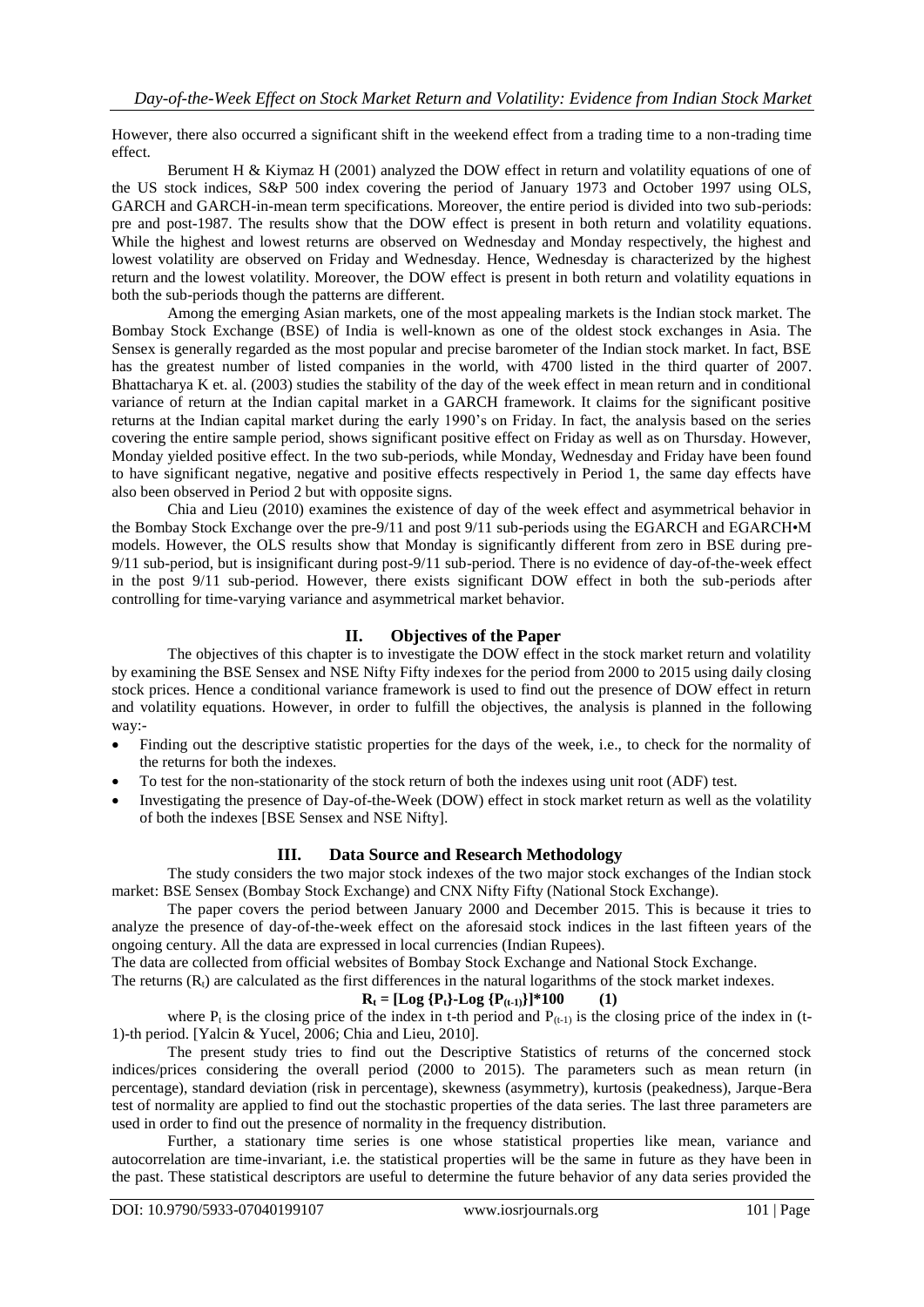series is stationary. Hence, non-stationary time series data give certain misleading results. To avoid such problem of non-stationarity in data series, we first subject the data to stationarity test by using Augmented Dickey Fuller (ADF) test.

#### **3.1. Hypotheses to be tested:**

The following hypotheses are tested:

Hypothesis 1: There are no differences in the average return on the stock indices across the days of the week. Hypothesis 2: There are no differences in the volatility of the stock indices across the days of the week.

#### **3.2. Model Specification:**

Most studies investigating the DOW effect in returns employ the standard OLS methodology by regressing returns on the daily dummy variables. However, the use of this methodology has certain limitations in the sense that errors in the model may be autocorrelated leading to misleading results. The second limitation is that the error variances may not be constant overtime.

$$
R_t = \alpha_0 + \alpha_1 D_{1t} + \alpha_2 D_{2t} + \alpha_3 D_{3t} + \alpha_4 D_{4t} + \sum_i \beta_i R_{t-1} + \varepsilon_t \dots \dots \dots \dots \text{Model I}
$$

Where  $D_{1t}$ ,  $D_{2t}$ ,  $D_{3t}$  and  $D_{4t}$  are the dummy variables for Tuesday, Wednesday, Thursday and Friday at the t-th period and n is the lag-order. The lagged values of the return variable are included to eliminate the possibility of having autocorrelated errors.

The use of OLS methodology, however, has two drawbacks. First, errors in the model may be autocorrelated resulting in misleading inferences. The second drawback is that error variances may not be constant over time. To address the autocorrelation problem, we can include lagged values of the return variable in the equation (Kiymaz H & Berument H, 2003; Apolinario R.M.S et. al., 2006). Also the residuals are possibly non-normal, the issue of heteroscedasticity may arise and outliers with high/low value of return may distort the overall picture (Abdalla S.Z.S, 2012).

The second model consists of the following two equations:-

$$
R_{t} = \alpha_{0} + \alpha_{1}D_{1t} + \alpha_{2}D_{2t} + \alpha_{3}D_{3t} + \alpha_{4}D_{4t} + \sum_{i} \beta_{i}R_{t-1} + \lambda h_{t} + \varepsilon_{3t}
$$

$$
h_t^2 = V_c + V_{1a} \epsilon_{t-1}^2 + V_{1b} h_{t-1}^2
$$

where  $\lambda$  is the measure of the risk premium. If the risk premium is positive, then the risk averse agents must be compensated to accept higher risk.

In the next model, we model the conditional variability of stock returns by incorporating the DOW effect into the volatility equation. Thus, we allow the constant term of the conditional variance equation to vary for each day.

$$
R_t = \alpha_0 + \alpha_1 D_{1t} + \alpha_2 D_{2t} + \alpha_3 D_{3t} + \alpha_4 D_{4t} + \textstyle{\sum} \beta_i R_{t\text{-}I} + \lambda\ h_t + \textstyle{\varepsilon_{4t}}
$$

$$
{h_t}^2 = {V_c} + {V_1}\,D_{1t} + {V_2}\,D_{2t} + {V_3}\,D_{3t} + {V_4}\,D_{4t} + {V_{j1}}\,{\boldsymbol \varepsilon}^2_{t\text{-}1} + {V_{1b}}\,{\boldsymbol h}^2_{t\text{-}1,\dots,\text{MODEL III}}
$$
 Hence,

h<sub>t</sub>: The standard deviation of the present period error term;

 $\epsilon_{t-1}^2$ : Last period's volatility (the ARCH term);

 $h^2_{t-1}$ : Last period's variance (the GARCH term).

Hence, we employ two different types of specifications for the return and volatility equations. The first one investigates the DOW effect for only the return equation by using the GARCH (1, 1) specifications. The second model incorporates the DOW effect for both the return and volatility equations by using the modified-GARCH  $(1, 1)$  specification. For GARCH  $(1, 1)$  model,  $V_c$  must be positive and the sum of the coefficients in the conditional variance equation,  $(V_{i1} + V_{1b})$ , must be less than unity for the process to be stationary. This sum also indicates the level of persistence in the volatility shocks. A sum close to unity is favorable for providing evidence of a persistent volatility process [Aksoy M et. al. 2012].

If the residual term were autocorrelated, ARCH-LM tests would suggest the presence of heteroskadasticity in the residual term even if the residuals were homoscadastic. Monday's dummy variable is omitted from the equation to avoid the dummy variable trap. Thus, the error terms now have zero mean and a time changing variance of  $h_t^2$  [ $\epsilon \sim (0, h_t^2)$ ].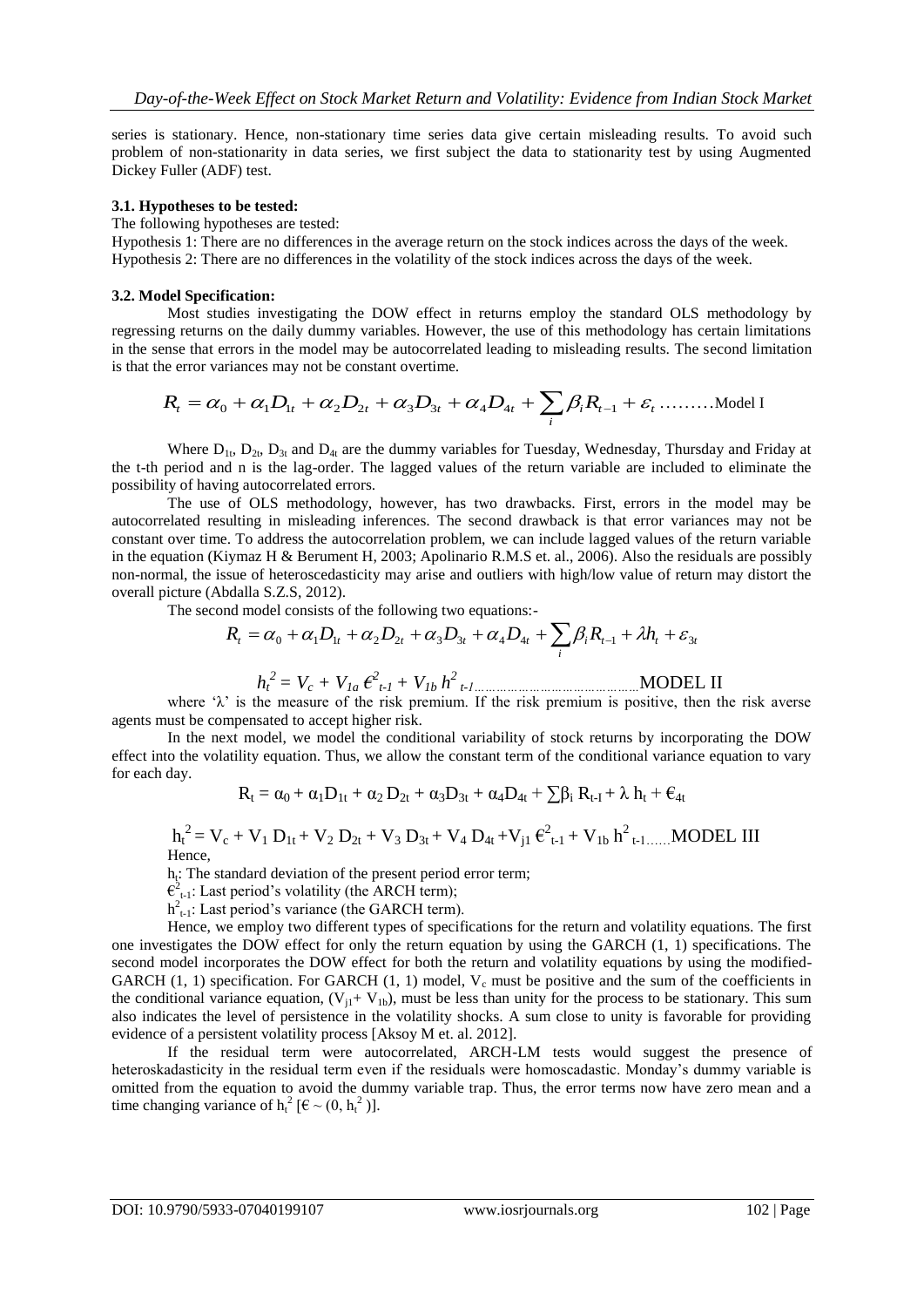**Table I: Descriptive Statistics Results of Sensex and Nifty**

| Table 1: Descriptive Statistics Results of Sellsex and Nifty |               |                |                   |                 |         |                 |
|--------------------------------------------------------------|---------------|----------------|-------------------|-----------------|---------|-----------------|
|                                                              |               |                | <b>BSE SENSEX</b> |                 |         |                 |
|                                                              | <b>Monday</b> | <b>Tuesday</b> | Wednesday         | <b>Thursday</b> | Friday  | <b>All Days</b> |
| Mean                                                         | 0.01          | 0.01           | 0.04              | 0.01            | 0.02    | 0.02            |
| <b>Std Dev</b>                                               | 0.16          | 0.64           | 0.62              | 0.62            | 0.73    | 0.68            |
| <b>Skewness</b>                                              | 0.16          | $-0.30$        | $-0.08$           | $-0.25$         | $-0.51$ | $-0.18$         |
| <b>Kurtosis</b>                                              | 14.70         | 7.13           | 5.91              | 5.40            | 8.14    | 9.92            |
| Jarque-Bera                                                  | 4522.91       | 576.40         | 279.61            | 196.17          | 884.02  | 7877.44         |
| <b>Estimate</b>                                              |               |                |                   |                 |         |                 |
| <b>P-Value</b>                                               | $0.00*$       | $0.00*$        | $0.00*$           | $0.00*$         | $0.00*$ | $0.00*$         |
| <b>Obs</b>                                                   | 792           | 792            | 789               | 783             | 773     | 3929            |
|                                                              |               |                | <b>NSE NIFTY</b>  |                 |         |                 |
|                                                              | <b>Monday</b> | <b>Tuesday</b> | Wednesday         | <b>Thursday</b> | Friday  | <b>All Days</b> |
| <b>Mean</b>                                                  | 0.005         | 0.002          | 0.05              | 0.01            | 0.02    | 0.02            |
| <b>Std Dev</b>                                               | 0.78          | 0.63           | 0.62              | 0.62            | 0.72    | 0.67            |
| <b>Skewness</b>                                              | 0.01          | $-0.23$        | 0.08              | $-0.34$         | $-0.79$ | $-0.26$         |
| <b>Kurtosis</b>                                              | 16.48         | 7.23           | 5.56              | 5.20            | 10.23   | 11.15           |
| Jarque-Bera                                                  | 5970.16       | 596.80         | 216.42            | 173.69          | 1766.50 | 11017.85        |
| <b>Estimate</b>                                              |               |                |                   |                 |         |                 |
| <b>P-Value</b>                                               | $0.00*$       | $0.00*$        | $0.00*$           | $0.00*$         | $0.00*$ | $0.00*$         |
| Obs                                                          | 788           | 790            | 786               | 784             | 773     | 3921            |

# **4.1. Descriptive Statistics**

#### **IV. Empirical Findings**

*Note: \* indicate rejecting H<sup>0</sup> at 5% level of significance*

Here, we analyze the stochastic properties of the stock return of both the indexes-BSE Sensex and CNX Nifty Fifty from the period from 2000 to 2015. However, the entire return series is divided into the days of the week and the stochastic properties of the return series are analyzed for each of the days of the week. However, it is found that both the indexes exhibit the highest average return on Wednesday (0.04 for Sensex and 0.05 for Nifty). For both the indexes, the returns on all the days of the week are positive. Monday, Tuesday and Thursday exhibit same rate of return (0.01) for Sensex which is the lowest return. The lowest return is realized on Tuesday for Nifty (0.002). Moreover, Friday and Monday are the days of highest volatility for Sensex and Nifty respectively (0.73 and 0.78 respectively). Monday exhibits least volatile return in Sensex (0.16) which is very low compared to the other days of the week. However, the volatility does not vary too much across the days of the week for Nifty.

However, the Skewness and Kurtosis are considered to verify the normality of the frequency distribution in each of the two data series. As stated earlier in the research methodology, the pre-requisite condition for the normality of the frequency distribution is that the frequency distribution should be symmetric (zero skewness) and the peakedness or the value of the kurtosis equal to 3. The Jarque-Bera test of normality justifies statistically that none of the frequency distributions are normal as the null hypothesis of normality of the frequency distribution is rejected at both 5 percent and 1 percent levels of significance. But in spite of that we work with the original data series itself as in all the stocks, the sample size is large (very close to 4000). Thus the econometric results will not turn out to be misleading.

| 4.2. Unit Root Test: Daily Return of Sensex and Nifty |                                                             |
|-------------------------------------------------------|-------------------------------------------------------------|
|                                                       | <b>Table II: Unit Root Test Results of Sensex and Nifty</b> |

| Tudie III Chile Root Test Results of Schsex und Fully      |                   |           |  |
|------------------------------------------------------------|-------------------|-----------|--|
|                                                            | <b>BSE SENSEX</b> | NSE NIFTY |  |
| <b>ADF Estimated Test Statistic</b>                        | $-54.36$          | -57.42    |  |
| p-value                                                    | $0.00*$           | $0.00*$   |  |
| Motor * indicate unicoting II at 50/ Loyal of gianificance |                   |           |  |

 *Note: \* indicate rejecting H<sup>0</sup> at 5% level of significance*

The return series for both the indexes are tested for the presence of unit root. The study applies Augmented Dickey-Fuller test for the presence of non-stationarity. However, for both the indexes, the absolute values of the estimated t-statistic exceed 2 such that the null hypothesis of the presence of unit root is rejected. Moreover, the p-values also turn out to be lower than 0.01 and 0.05 such that the null hypothesis of the presence of unit roots is rejected at both 5% and 1% levels of significance. Thus, the return series for both the indexes is stationary at level itself. The reason is that return is calculated as the first difference of the closing stock prices of the two consecutive days. Hence, it is integrated of order zero [I (0)] such that any empirical analysis can be done on the initial return series itself. Hence, the transformation of the return series is not required.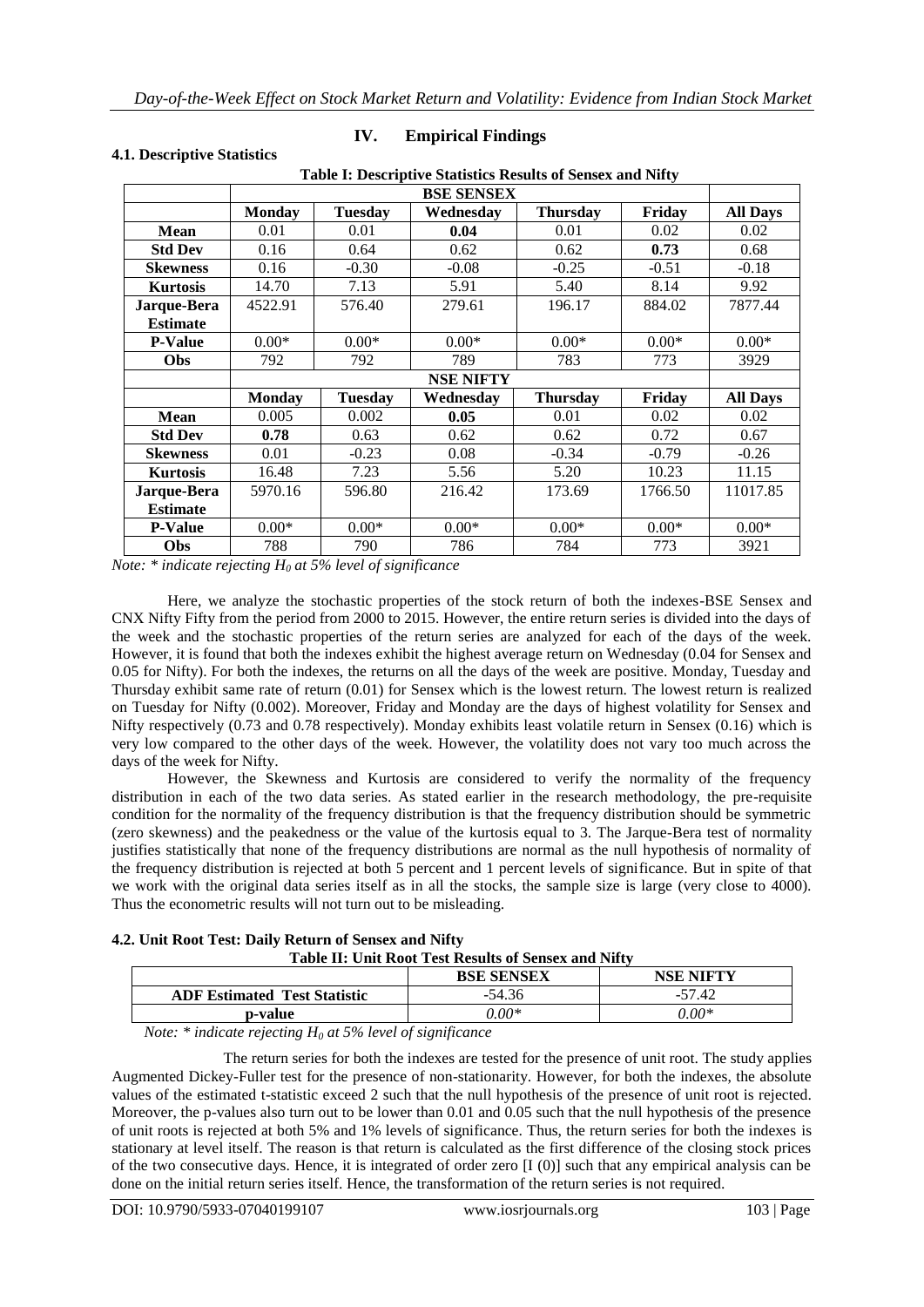| Table III. UMI KOOL TEST KESURS ACTOSS THE DU II |                        |                |           |                 |          |
|--------------------------------------------------|------------------------|----------------|-----------|-----------------|----------|
|                                                  | <b>BSE SENSEX</b>      |                |           |                 |          |
|                                                  | <b>Monday</b>          | <b>Tuesday</b> | Wednesday | <b>Thursday</b> | Friday   |
| <b>Estimated ADF Statistic</b>                   | $-30.30$               | $-29.09$       | $-12.92$  | $-28.10$        | $-25.71$ |
| p-value                                          | 0.00                   | 0.00           | 0.00      | 0.00            | 0.00     |
|                                                  | <b>CNX NIFTY FIFTY</b> |                |           |                 |          |
|                                                  | <b>Monday</b>          | <b>Tuesday</b> | Wednesday | <b>Thursday</b> | Friday   |
| <b>Estimated ADF Statistic</b>                   | $-30.32$               | $-27.92$       | $-29.17$  | $-28.54$        | $-25.82$ |
| p-value                                          | 0.00                   | 0.00           | 0.00      | 0.00            | 0.00     |

| 4.2.1. Unit Root Test of the Daily Stock Return across the Days-of-the-Week (DOW) |
|-----------------------------------------------------------------------------------|
| Table III: Unit Root Test Results across the DOW                                  |

 *Note: \* indicate rejecting H<sup>0</sup> at 5% level of significance*

The return series for both the indexes are tested for the presence of unit root across the days of the week. The study applies Augmented Dickey-Fuller test for the presence of non-stationarity. However, for both the indexes, the absolute values of the estimated t-statistic exceed 2 such that the null hypothesis of the presence of unit root is rejected. Moreover, the p-values (represented in the parentheses) also turn out to be lower than 0.01 and 0.05 such that the null hypothesis of the presence of unit roots at both 5% and 1% levels of significance. Thus, the return series for both the indexes is stationary at level itself. The reason is that return is calculated as the first difference of the closing stock prices of the two consecutive days. Hence, it is integrated of order zero [I (0)] such that any empirical analysis can be done on the initial return series itself. Hence, the transformation of the return series is not required.

|                                              | <b>BSE SENSEX</b> | <b>NSE NIFTY</b> |
|----------------------------------------------|-------------------|------------------|
| <b>Panel A: Estimates of Return Equation</b> |                   |                  |
| <b>Return Equation</b>                       |                   |                  |
| Monday (Constant)                            | 0.04(0.46)        | $-0.08(0.15)$    |
| Tuesday                                      | 0.03(0.75)        | 0.03(0.67)       |
| Wednesday                                    | 0.06(0.48)        | $0.17(0.02)*$    |
| Thursday                                     | 0.05(0.50)        | 0.07(0.36)       |
| Friday                                       | $-0.06(0.45)$     | $-0.01(0.85)$    |
| $Return(-1)$                                 | $0.08(0.03)*$     | $0.10(0.005)*$   |
| DW d-statistic                               | 2.01              | 2.00             |
| <b>Panel B: ARCH-LM Test</b>                 |                   |                  |
| Lags                                         |                   |                  |
| 5                                            | $27.37(0.00)*$    | $20.65(0.00)*$   |
| 10                                           | $14.51(0.00)*$    | $12.10(0.00)*$   |
| 15                                           | $10.84(0.00)*$    | $11.10(0.00)*$   |
| 20                                           | $9.16(0.00)*$     | $8.70(0.00)*$    |
| 25                                           | $7.74(0.00)*$     | $7.05(0.00)*$    |

**4.3. Day-of-the-Week Effect in Return Equation: OLS Specification Table IV: Day-of-the-Week Effect in Return Equation (OLS) Results**

 *Note: \* implies rejecting Ho at 5% level of significance.* 

The results show that there exists no Day-of-the-Week (DOW) effect on Sensex return. The values in the parentheses represent the p-values. However, the return is positive for all the days of the week except on Friday, where it is the least. However, it is the highest on Wednesday. On the other hand, Nifty exhibits Wednesday effect. Wednesday return is the highest among all the days of the week. It is the least on Monday though it is not statistically significant. However, the Durbin-Watson d-statistic claims that both the indexes' return series are free from serial correlation (both are equal to 2).

To confirm the use of the GARCH methodology, it is very important test for ARCH effects in the residual series. The study applies ARCH-LM test up to 25 lags. However, the results provide strong evidence for rejecting the null hypothesis of no ARCH effects for lags included. Rejecting the null hypothesis indicate that the variance of the residual series is not constant. Since, the findings of the OLS model indicate the presence of ARCH components in squared variances, we construct the conditional variance of the return equation as a GARCH (1, 1) process and re-estimate the return equation with the conditional variance equation jointly.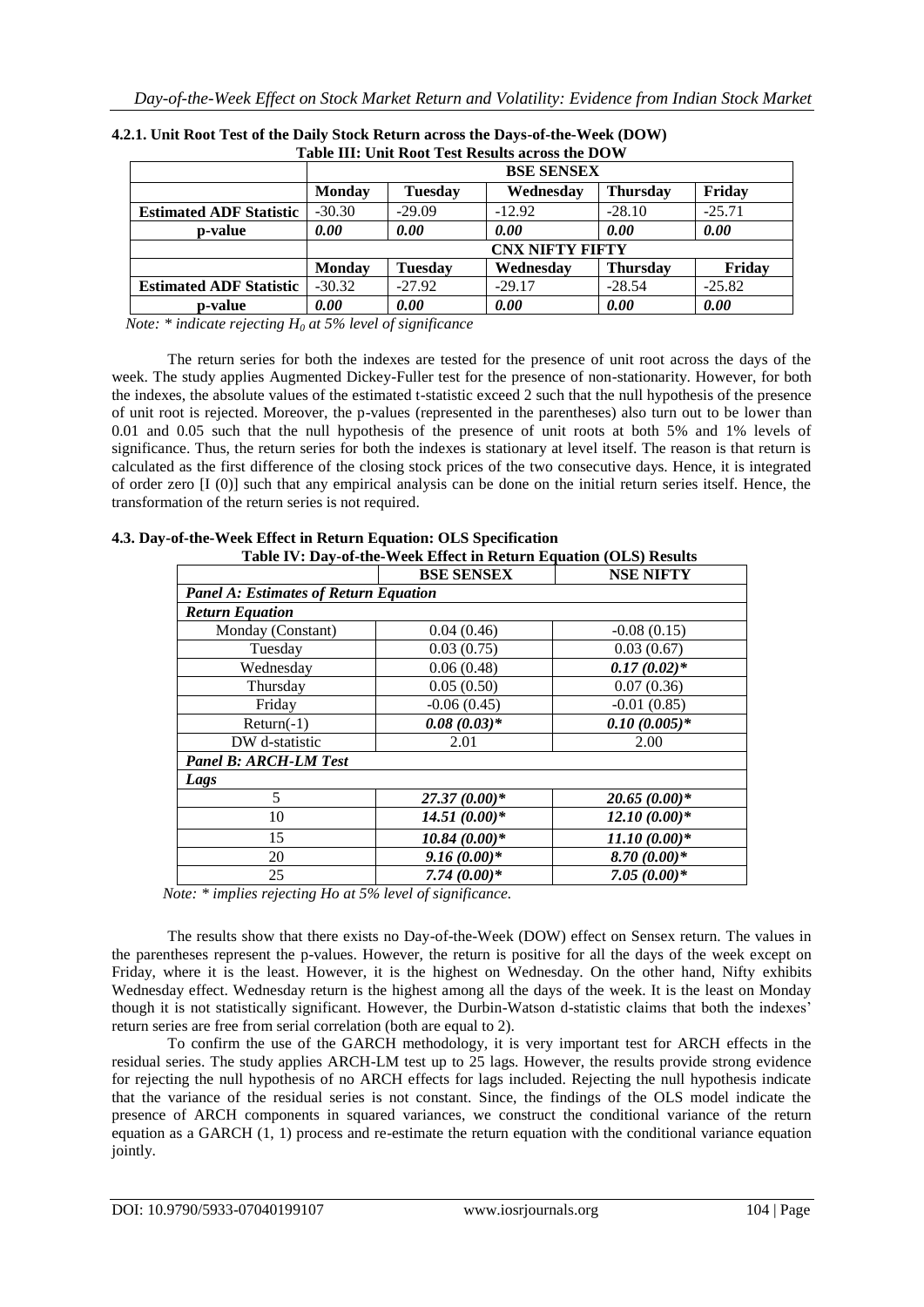|                                                             | <b>BSE SENSEX</b> | <b>NSE NIFTY</b> |
|-------------------------------------------------------------|-------------------|------------------|
| <b>Panel A: Estimates of Return Equation and Volatility</b> |                   |                  |
| <b>Return Equation</b>                                      |                   |                  |
| Monday (Constant)                                           | 0.03(0.12)        | 0.03(0.10)       |
| Tuesday                                                     | $-0.01(0.57)$     | $-0.02(0.41)$    |
| Wednesday                                                   | 0.002(0.93)       | 0.004(0.87)      |
| Thursday                                                    | 0.001(0.96)       | $-0.005(0.81)$   |
| Friday                                                      | 0.01(0.53)        | 0.007(0.76)      |
| $Return(-1)$                                                | 0.06(0.00)        | 0.06(0.00)       |
| Risk                                                        | 0.62(0.49)        | 0.03(0.41)       |
| DW d-statistic                                              | 1.97              | 1.95             |
| <b>Volatility Equation</b>                                  |                   |                  |
| $V_c$ (Constant)                                            | 0.001(0.00)       | 0.01(0.00)       |
| $V_{1a}$                                                    | 0.11(0.00)        | 0.11(0.00)       |
| $V_{l\underline{b}}$                                        | 0.87(0.00)        | 0.87(0.00)       |
| <b>Panel B: ARCH-LM Test</b>                                |                   |                  |
| Lags                                                        |                   |                  |
| 5                                                           | 0.97(0.43)        | 0.53(0.76)       |
| 10                                                          | 0.90(0.53)        | 0.62(0.80)       |
| 15                                                          | 0.92(0.54)        | 0.57(0.90)       |
| 20                                                          | 0.75(0.77)        | 0.53(0.96)       |
| 25                                                          | 0.81(0.74)        | 0.52(0.98)       |
| 30                                                          | 0.77(0.81)        | 0.51(0.99)       |

# **4.4. Day-of-the-Week Effect in Return: GARCH (1, 1) Model Specification**

 *Note: \* indicate rejecting H<sup>0</sup> at 5% level of significance*

Table V reports the day of the week (DOW) effect and stock market volatilities for NSE Nifty and BSE Sensex. Four dummy variables are incorporated for representing five days of the week. Also the lagged return variable is included and the optimum number of lags is obtained by the four lag-length criteria (AIC, SIC, HIC and FPEC). However, all these criteria claim the optimum lag-length equal to one. Thus, the model incorporates only one period lagged value of return. Moreover, the volatility equation considers three estimated coefficients of the GARCH  $(1, 1)$  model specification.  $V_c$  is the estimated coefficient of the constant term for the conditional variance equation, while V1a is the estimated coefficient of the lagged value of the squared residual term.  $V_{1b}$  represents the lagged value of the conditional variance.

Panel A considers the estimates of the return and volatility equations. From the return equation, it is clear that none of the days of the week is statistically significantly in explaining variation in the expected return. Hence, the days of the week cannot determine significantly the change in expected return. However, the return on Monday is positive (0.03) and turns out to be the same in both the indexes. Tuesday exhibits negative return for both the indexes and it is equal to -0.02. For Sensex, except Tuesday all the other days yield positive return. For Nifty, Tuesday and Thursday both exhibit negative return (-0.02 and -0.005 respectively). For both the indexes, Monday and Tuesday exhibit the highest and lowest return respectively (0.03 and -0.01 for Sensex and 0.03 and -0.02 for Nifty). However, the risk factors though positive yet not statistically significant implying that it is not a significant determinant of expected return. However, the lagged return variable is statistically significant for both the return series.

In the volatility equation of panel A, the coefficients of the GARCH (1, 1) specification are estimated. All the estimated coefficients (both intercept and slope) are positive and statistically significant implying that stock market volatility is an important determinant of the stock return and higher volatility leads to higher return. Hence, the higher risk due to higher volatility is compensated by a higher return out of investment by the investors. Moreover, the sum of the estimated slope coefficients turns out to be less than one  $(V_{1a} + V_{1b} < 1)$ implying that the process is stationary.

Panel B considers the results of the ARCH-LM test of presence of ARCH effect in the return series. For testing 5, 10, 15, 20, 25 days lags are considered for estimating the F-statistic. However, the p-values are greater than 0.01 and 0.05 such that the null hypothesis of no ARCH effect is accepted at both 1 percent and 5 percent levels of significance. Hence, there is no ARCH effect in the model. This implies that the residual terms have constant variances. The Durbin-Watson d-statistic also turns out to be very close to 2, indicating absence of serial correlation between the residual terms of the two consecutive time period.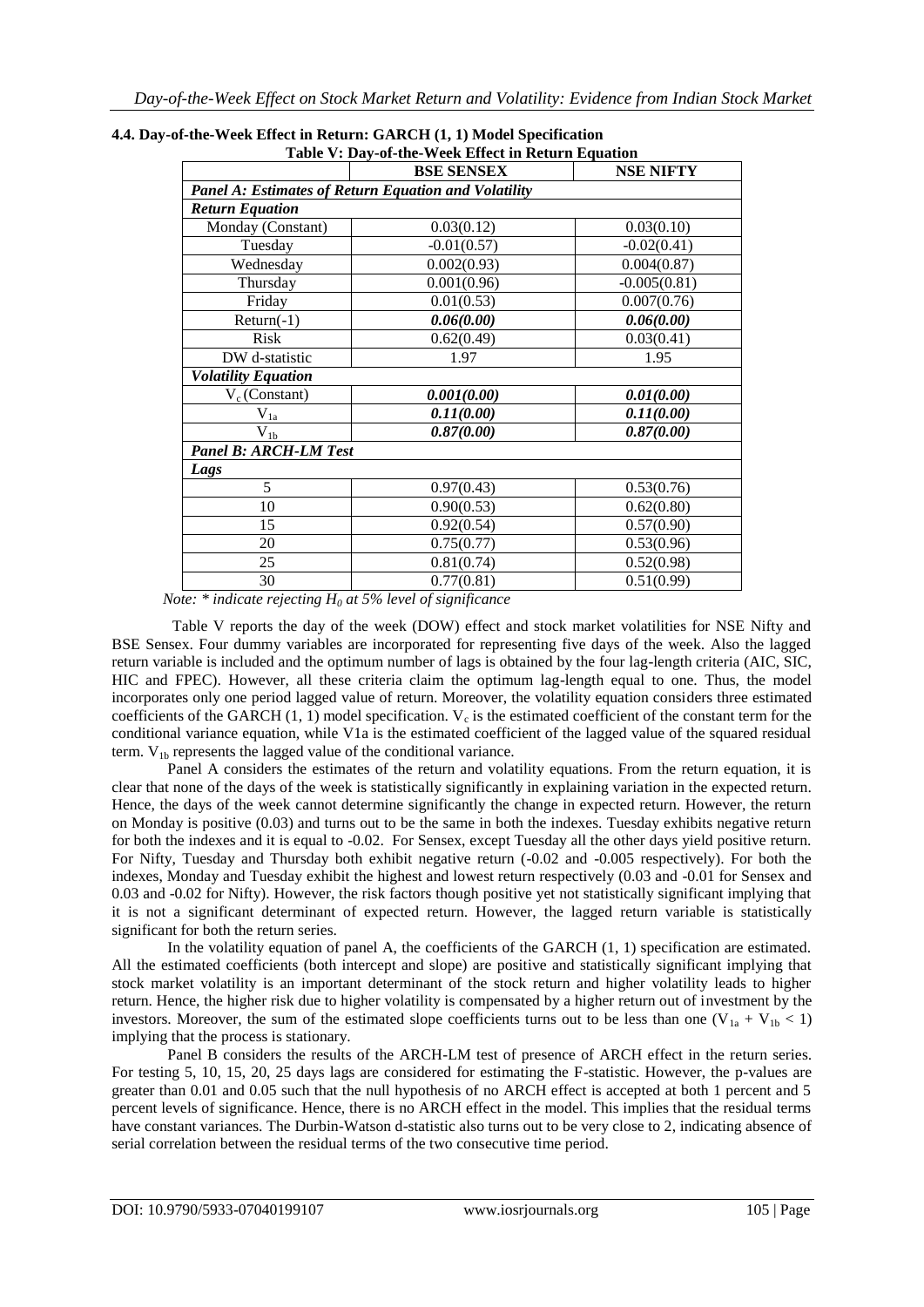|                                                              | <b>BSE SENSEX</b> | <b>NSE NIFTY</b> |  |  |
|--------------------------------------------------------------|-------------------|------------------|--|--|
| <b>Panel A: Estimates of Return and Volatility Equations</b> |                   |                  |  |  |
| <b>Return Equation</b>                                       |                   |                  |  |  |
| Monday (Constant)                                            | 0.003(0.12)       | 0.03(0.13)       |  |  |
| Tuesday                                                      | $-0.02(0.48)$     | $-0.02(0.34)$    |  |  |
| Wednesday                                                    | $-0.005(0.84)$    | $-0.002(0.92)$   |  |  |
| Thursday                                                     | $-0.006(0.82)$    | $-0.01(0.67)$    |  |  |
| Friday                                                       | 0.01(0.68)        | 0.004(0.88)      |  |  |
| $Return(-1)$                                                 | 0.07(0.00)        | 0.07(0.00)       |  |  |
| <b>Risk</b>                                                  | 0.03(0.47)        | 0.03(0.36)       |  |  |
| <b>Volatility Equation</b>                                   |                   |                  |  |  |
| $V_c$ (Constant)                                             | $0.03(0.008)*$    | $0.04(0.001)*$   |  |  |
| $V_{1a}$                                                     | $0.11(0.00)*$     | $0.11(0.00)*$    |  |  |
| $\overline{V_{1b}}$                                          | $0.87(0.00)*$     | $0.87(0.00)*$    |  |  |
| Tuesday                                                      | $-0.07(0.00)*$    | $-0.09(0.00)*$   |  |  |
| Wednesday                                                    | $-0.009(0.58)$    | $-0.02(0.25)$    |  |  |
| Thursday                                                     | $-0.03(0.08)$     | $-0.02(0.15)$    |  |  |
| Friday                                                       | 0.0004(0.83)      | $-0.006(0.76)$   |  |  |
| DW d-statistic                                               | 1.97              | 1.97             |  |  |
| <b>Panel B: ARCH-LM Test</b>                                 |                   |                  |  |  |
| Lags                                                         |                   |                  |  |  |
| 5                                                            | 1.22(0.30)        | 0.79(0.56)       |  |  |
| 10                                                           | 1.01(0.43)        | 0.78(0.65)       |  |  |
| 15                                                           | 0.99(0.46)        | 0.70(0.79)       |  |  |
| 20                                                           | 0.80(0.72)        | 0.62(0.90)       |  |  |
| 25                                                           | 0.81(0.73)        | 0.57(0.95)       |  |  |
| 30                                                           | 0.77(0.81)        | 0.55(0.98)       |  |  |

### **4.5. Day-of-the-Week Effect in Return and Volatility Equations: Modified-GARCH Model Specification**

**Table VI: Day-of-the-Week Effect in Return and Volatility Equations** 

*Note: \* indicate rejecting H<sup>0</sup> at 5% level of significance*

In the above table (Table VI), the conditional variance of the returns is then allowed to vary across the days of the week by framing the conditional variance of the return equation as a modified GARCH model. This is done in order to detect the existence of a DOW effect in volatility. Hence, the dummy variable for Mondays is omitted to avoid dummy variable trap and four new day-of-the-week dummy variables are incorporated in the model. In this model specification, we re-examine both the returns and conditional variance equations. In this model also none of the days exhibit statistically significant average returns for both Sensex and Nifty implying that there is no such Day-of-the-Week effect on stock market return. Friday and Monday exhibit maximum average return for Sensex and Nifty respectively. In both the indexes, Monday and Friday exhibit positive average returns. However, all the other days of the week exhibit negative returns. The coefficients of the conditional standard deviation of the return equation (risk) are positive but statistically insignificant for both the indexes. This would suggest that the investors want get compensated with higher returns for holding riskier assets.

The estimated volatility coefficients for the constant terms, as well as slope terms, are positive and statistically significant. This satisfies the non-negativity of the conditional variances. The volatility on Tuesday is statistically significant for both the indexes. The highest volatility occurs on Friday for Sensex, whereas, both Wednesday and Thursday exhibit highest volatility for Nifty. Friday is the only day where volatility is positive for Sensex whereas, all the days of the week in Nifty exhibit negative volatility.

The ARCH-LM test in panel B of each stock indexes indicates absence of a statistically significant ARCH effect in any of the stocks. Hence, the ARCH-LM test on the residual indicates absence of heteroscadasticity. Hence, the null hypothesis of no ARCH effect is accepted at both 1 percent 5 percent levels of significance. This implies that the residual terms have constant variances. The Durbin-Watson d-statistic also turns out to be very close to 2, indicating absence of serial correlation between the residual terms of the two consecutive time period.